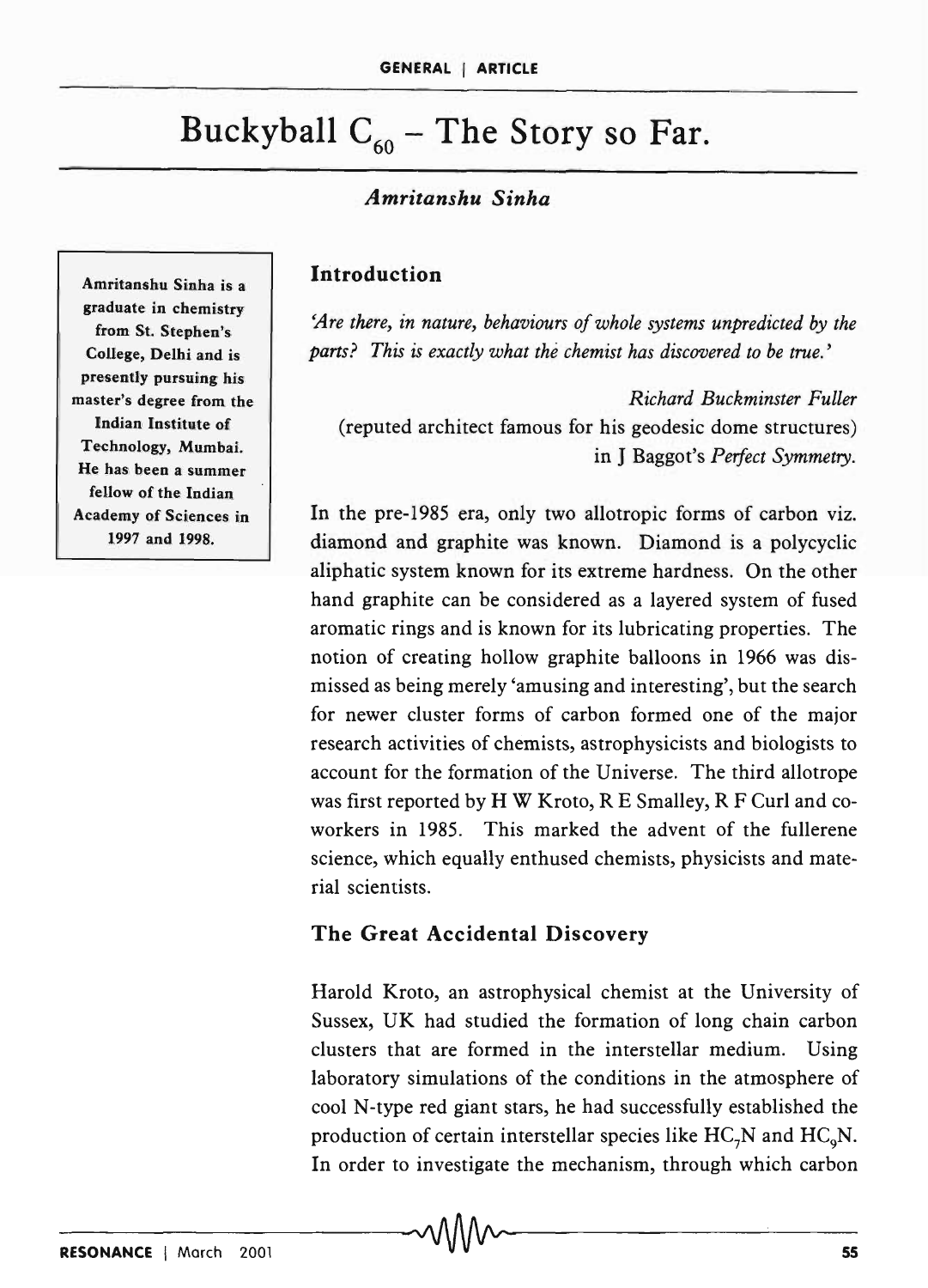

ronment, he collaborated with the Rice University group of Smalley, Curl and others. The technique used for this study involved the vaporisation of carbon species from the surface of a solid graphite disc by a laser pulse.

#### Figure 1.

These experiments were based upon the principle that any refractory material can be vaporised when placed at the focus of an intense laser pulse. The vaporized material was entrained into an inert gas (helium) pulse flowing over the surface during vaporization. It was cooled by the carrier gas to allow formation of clusters containing a few to several hundred atoms. After clustering, the gas mixture underwent supersonic expansion into a vacuum with resulting cooling to a few degrees Kelvin. The experimental set-up is shown in *Figure* 1.

Under optimised experimental conditions, the mass spectrum confirmed the presence of  $C_{60}$  in extremely large ratio as compared to other fullerene clusters. It also showed the presence of  $C_{70}$  *(Figure 2).* 

#### Rationalisation of the Structure

Kroto and others proposed in laser vaporisation, graphite disseminates into pieces of six-membered rings. In terms of many fused ring systems, with unsatisfied valences at the edges, there was not much choice left. A diamond type (tetrahedral) structure would have many unsatisfied valences. Kroto had vivid





memories of walking through a Fuller's structure at Expo'67 in Montreal. Thus Buckminster Fuller's studies were consulted and the only structure which would satisfy all the *Sp2* valences was that of a *truncated icosahe*dron (an icosahedron with its vertices chopped off) (Figure 3). The striking resemblance of  $C_{60}$  with  $\mathcal{L}$  52 60 68 76 84 (Figure 3). The striking resemblance of  $C_{60}$  with Carbon Atoms Per Cluster 10 Buckminster Fuller's geodesic domes, and with the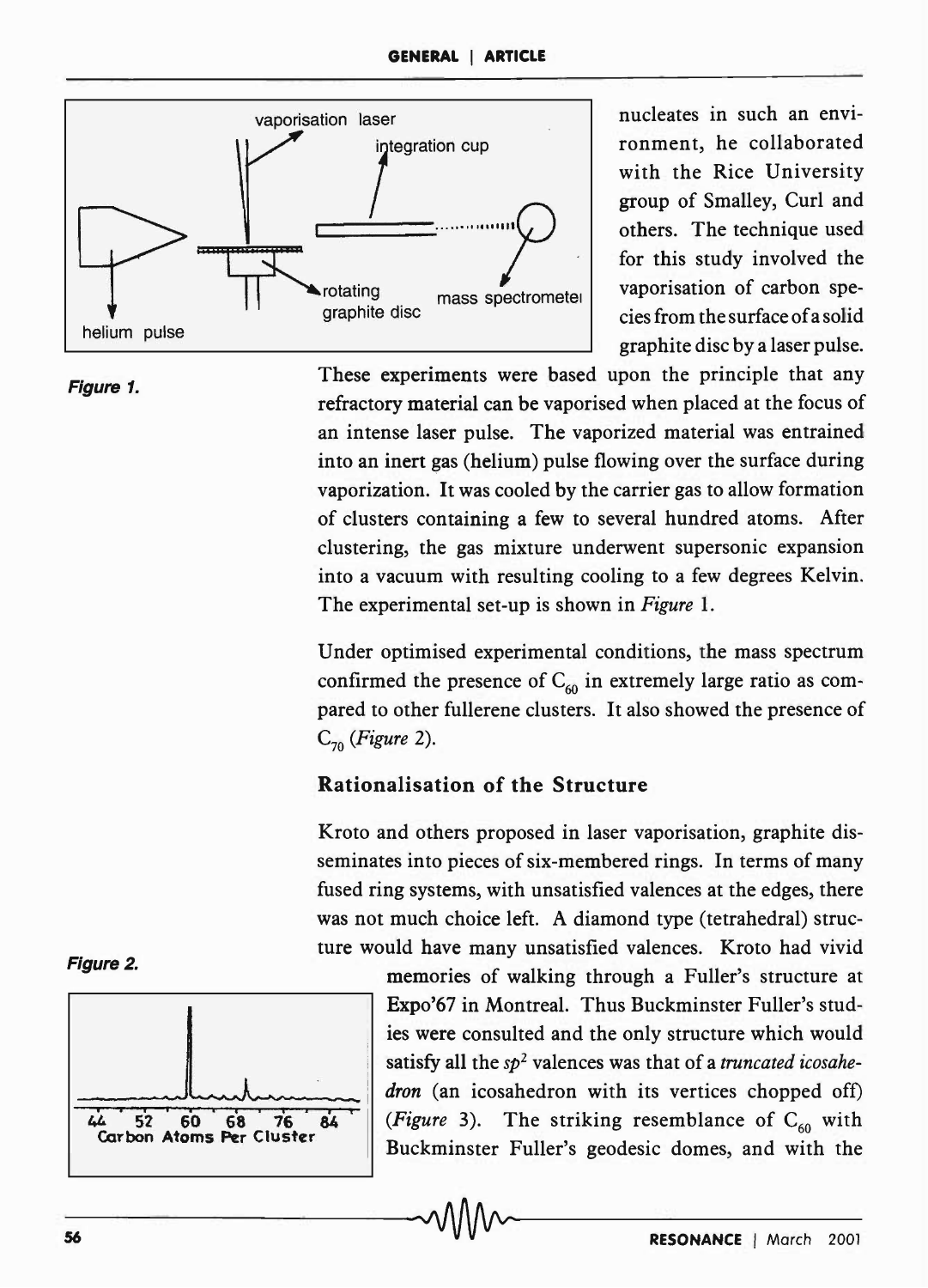ubiquitous soccer ball has earned it the nickname of *'buckyball'.*  In fact Kroto's student Jim Heath purchased a football from a nearby sports store to demonstrate to their research group the feasibility of having a ball like structure with sixty vertices.

The possible structure of a spherical shell of *Sp2* hybridised carbon atoms can be worked out by Euler's formula. It was noted that it is impossible to construct a spherical structure using only hexagonal faces. As suggested by Jones, pentagonal faces were introduced to distort the structure out of its perfectly spherical symmetry and thus the truncated icosahedron was found suitable for  $C_{60}$ . The six-membered rings are stabilised by aromaticity, and the strains of bending the poly-aromatic system out of planarity are uniformly distributed over the surface. Moreover, about 12,500 Kekulé structures existed for this molecule offering further stabilization through resonance. An alternate structure called *'graphitene'* consisting of two sheets of seven hexagonal rings, six arranged symmetrically about one, linked by six pairs of carbon atoms connecting pairs of pentagonal rings was put forward by Maier. However it had lesser resonance energy than the truncated icosahedron structure and so it was rejected.

Euler's formula gives an easy way to predict the structure of any  $C_n$  cluster (*n* even and greater than 22). For such clusters there exists at least one closed hollow cage consisting of 12 pentagons and  $(n-20)/2$  hexagons. Thus for  $C_{60}$ , number of pentagons is equal to twelve and the number of hexagons is equal to twenty.

By 1990, two astrophysicists Kratschmer (Heidelberg) and Donald Huffman (University of Arizona), in an attempt to produce laboratory analogue of interstellar dust, succeeded in synthesizing macroscopic quantities of fullerenes. This greatly facilitated the ongoing research in the field.

#### Structure and Aromaticity

The proposed structure of  $C_{60}$  by Kroto and others perfectly fitted the spectroscopic data. For symmetry reasons, the infra-



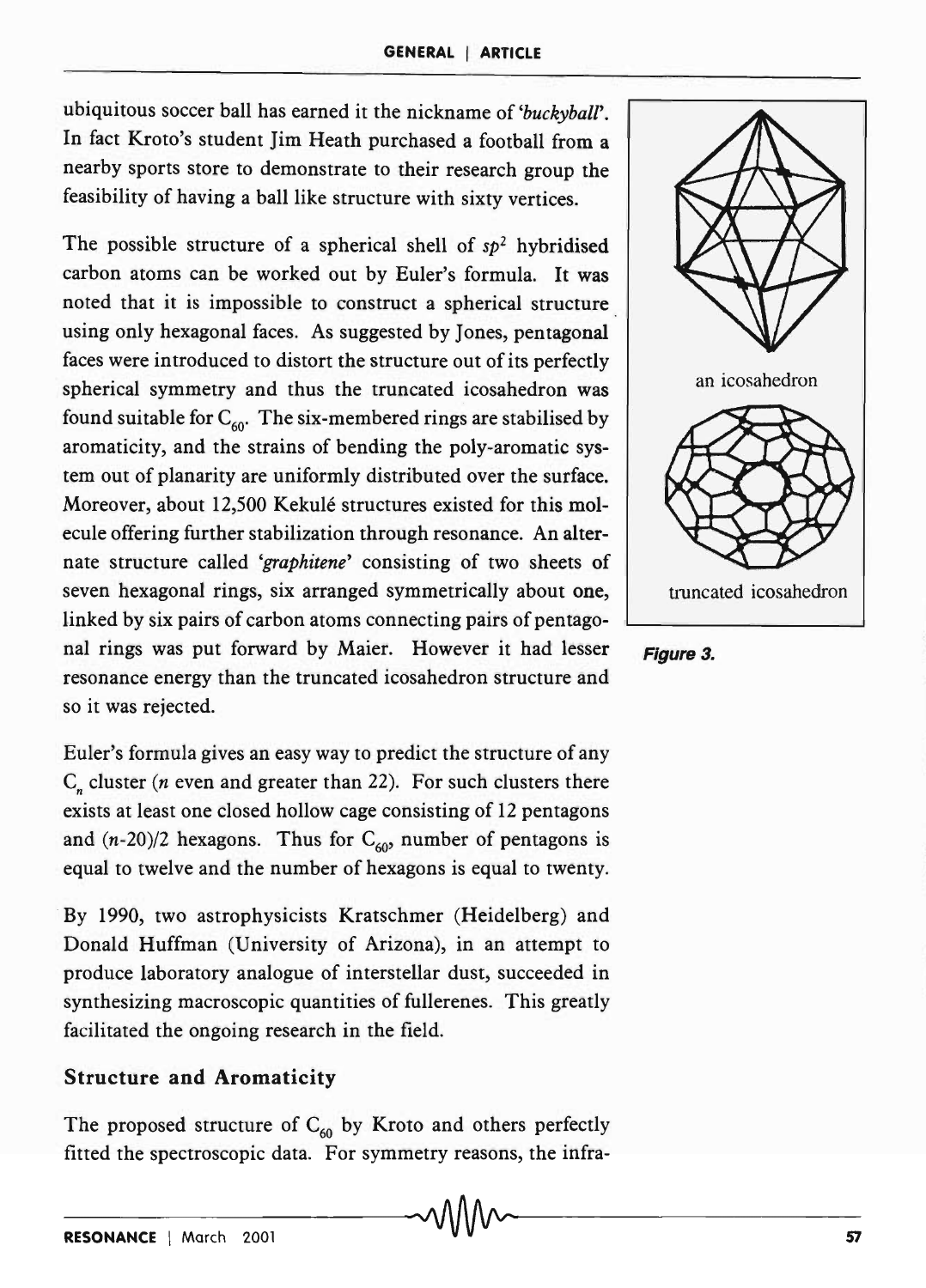





Figure 5.

red spectrum of the soccerball  $C_{60}$  should exhibit only four absorptions and indeed this was found to be the case. Out of the 174 vibrational modes giving rise to 42 fundamentals of various symmetries, only four have  $t_{1u}$  symmetry and are IR active  $(1429cm^{-1}, 1183cm^{-1}, 577cm^{-1}, 528cm^{-1})$ *(Figure 4).* 

The <sup>13</sup>C NMR *(Figure* 5) of pure  $C_{60}$ showed the presence of only one peak at 143 ppm downfield of TMS correspond-

ing to freely rotating molecules. This confirmed the equivalence of all carbon atoms. Despite the aforementioned supporting evidence there lacked definite proof for the soccer ball framework. For example, the single peak of  $^{13}C$  NMR spectrum could arise from coincident peaks or of a fluxional structure. Also the possibility of dodecahedral structure (which too has a  $I<sub>k</sub>$ symmetry) could not be ruled out. A crystal structure of underivatized  $C_{60}$  could not be obtained due to extensive disorder in the crystals. The ball-like molecules were packed in an ordered *fcc* lattice, but due to almost spherical symmetry there was enormous degree of orientational disorder. Hawkins and others (Berkeley) reasoned that if the apparent spherical symmetry of  $C_{60}$  was destroyed by its derivatization, it could crystallize with orientational order and hence allow a detailed crystallographic analysis. They succeeded in anchoring the  $C_{60}$  molecule in its proper orientation by osmylating it in the presence of pyridine, and thus obtained the first proof of the actual structure of C60 *(Figure 6).* 

The spherical shape of the unsaturated carbon network causes the carbon atoms to pyramidalise. This has several consequences:

1. A large amount of strain energy is introduced due to deviation from planarity.

2. The conjugated carbon atoms of fullerenes respond to the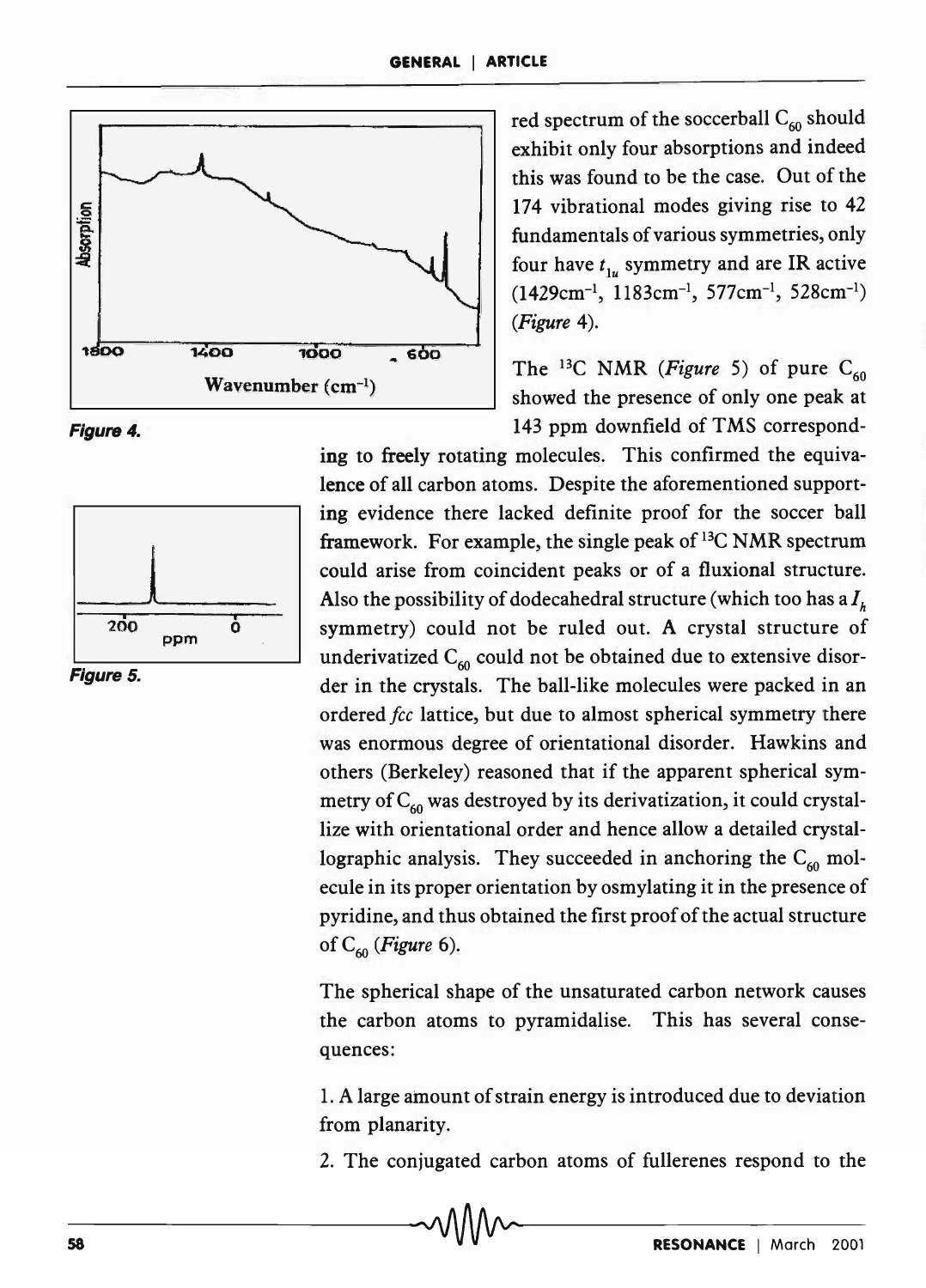



deviation from planarity by rehybridisation of the  $sp^2$   $\sigma$  and  $\pi$ orbitals is applicable only to strictly planar systems.

3. The bonds at the junctions of two hexagons are shorter than the bonds at the junctions of a hexagon and a pentagon.  $A$ —B bond length  $(1.46 \text{ A})$  is greater than B—C bond length  $(1.35 \text{ A})$ *(Figure* 7). This shows that the pi-delocalisation is not extensive as in case of purely planar systems.

It is evident (from *Figure 8*) that  $C_{60}$  has a closed electronic shell and the delocalisation of pi-electrons is sufficient to offset the strain, which anyway is uniformly distributed throughout the spherical structure. Since all its electrons are paired, it is expected to be diamagnetic. More sophisticated *ab initio* calculations have added details to the picture of sixty long (roughly single) and 30 short (roughly double) carbon-carbon bonds. However, the inclusion of  $C_{60}$  in the class of graphite as well as that of benzene complicates the picture and further investigation is required to explain the observables.

# Superconductivity in Doped (intercalated)  $C_{60}$

In organic conductors, the presence of pi-electrons is responsible for the electronic transport properties. This is exemplified by the high conduction observed in extended system like polymers and graphite. In molecular systems, the transport properties depend upon the overlap between the pi-orbitals on adjacent molecules. Since the nature of this overlap is crucial, so the



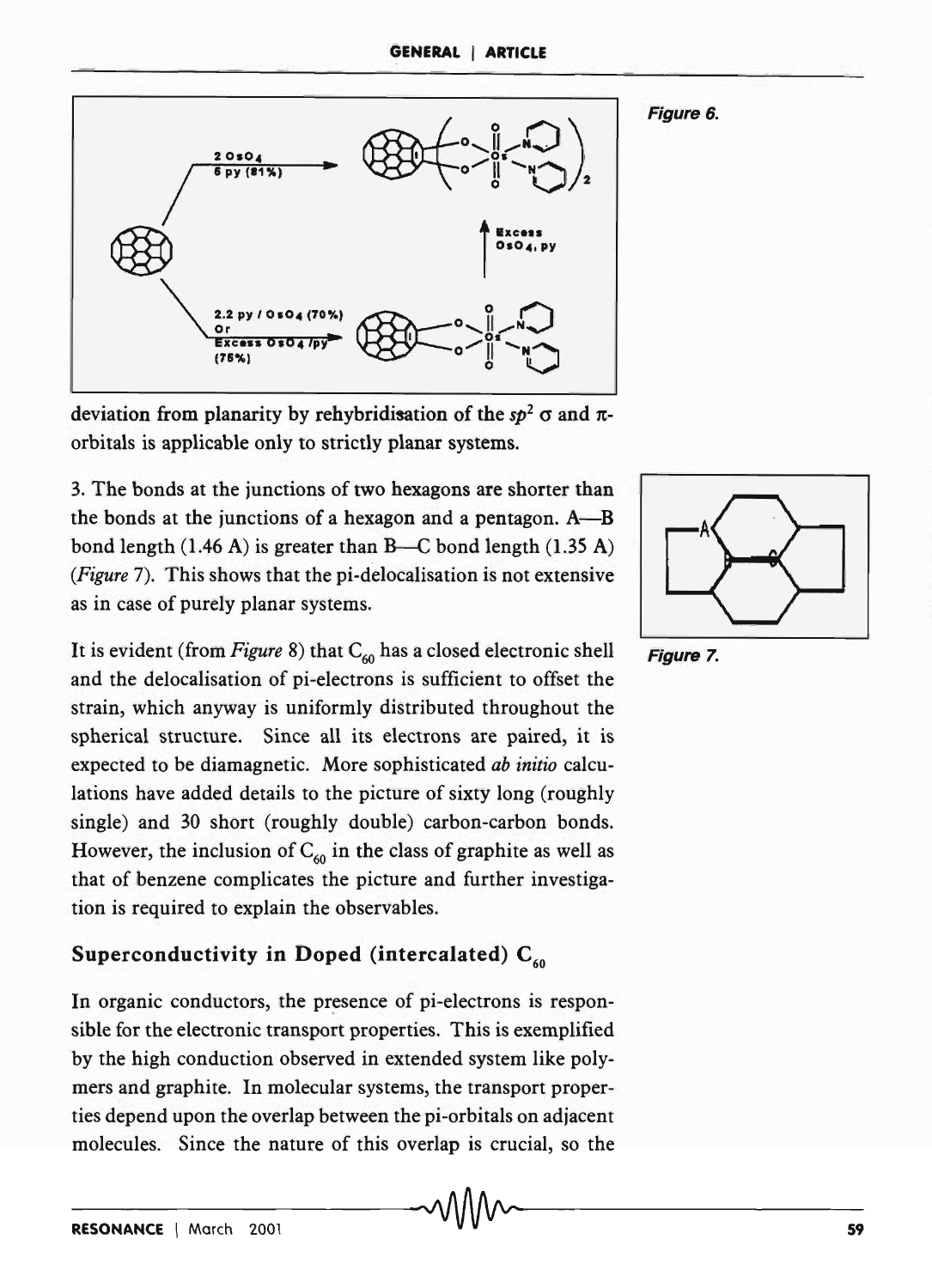

#### Figure 8.





directionality of the pi-orbitals exerts a profound effect on the resultant electronic properties. For example, in systems like naphthalene, pi-stacking would enhance conductivity *(Figure 9).*  This leads to anisotropicity as the conduction band is made up of only those pi-orbitals, which are directed perpendicular to the plane. However, in  $C_{60}$  the pi-orbitals are radiating in all directions. Thus if at all an isotropic 3-D molecule conductor could be constructed,  $C_{60}$  would be the ideal system. Crysatalline films of pure  $C_{60}$  are *fcc* lattices having band gap of 1.7 eV which at room temperature is much more than the average thermal energy  $(kT)$ . Thus at room temperature C<sub>60</sub> behaves like an insulator. But like silicon, it is possible to dope  $C_{60}$  by giving/ taking extra electrons and hence forming *nip type* semiconductors. Due to large size and high electron affinity,  $C_{60}$  can be easily doped with alkali metals (the most common ones being potassium, cesium, rubidium, osmium and lanthanum).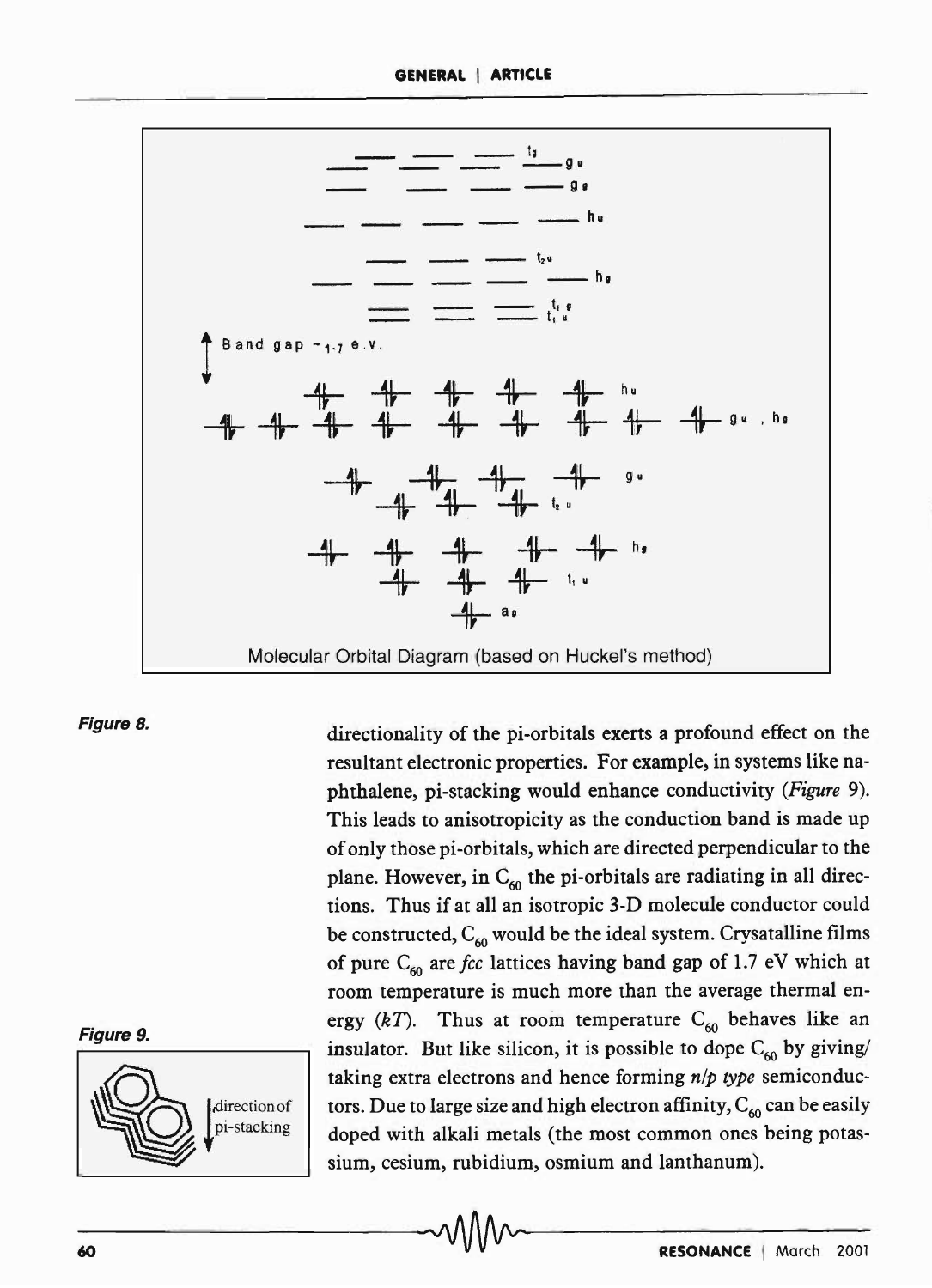# Reactivity of  $C_{60}$

The reactions of  $C_{60}$  are governed by the fact that it is not aromatic in the true sense. Due to this:

1. The delocalisation of electrons is poor.

2.  $C_{60}$  can be regarded as a huge ball made up of several conjugated alkene units rather than an aromatic molecule.

Since all the carbon atoms are  $sp^2$  hybridised, they exert an  $-I$ effect (electron withdrawing) on any double bonds. This makes the molecule electron deficient in nature and hence facilitates nucleophilic attacks on it. This is also reflected in its mild oxidising nature and high electron affinity. Due to these properties, it acts as an excellent electrophile. Owing to its lack of substituents,  $C_{60}$  undergoes addition rather than substitution reactions. The bond at the junction of two hexagons is shorter than the bond at the junction of a hexagon and a pentagon *(Figure* 7). Addition generally takes place at the 6:6 ring junction in an  $\eta^2$  fashion. The presence of 30 such junctions in C<sub>60</sub> leads to a possibility of a wide variety of adducts. The rigidity of  $C_{60}$  introduces eclipsing interactions and thus the C---C bond is strained in its reactions.

Some typical organic reactions of  $C_{60}$  can be summarised as:

#### *1. Cycloadditions*

 $C_{60}$  being an electron deficient molecule proves to be an ideal dienophile for Diels-Alder  $(2+4)$  reactions (Scheme 1).

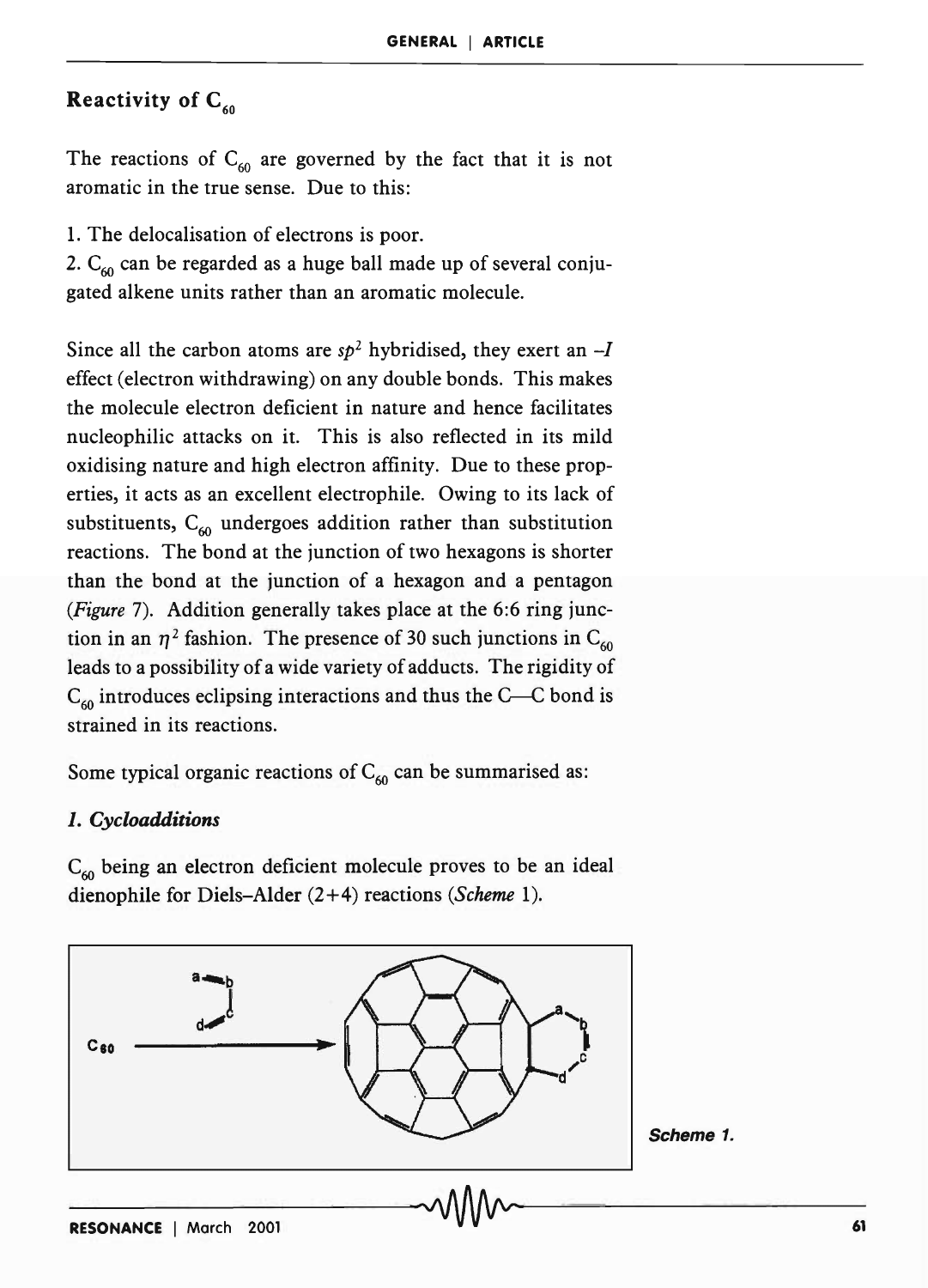

It undergoes retro-Diels-Alder reactions which makes it useful in regio- $\mathbb{R}^{\mathsf{R}}$  selective formation of stereochemi-cally defined multiple adducts.

### *2. Reactions with neutral bases*

Neutral nucleophiles like RN(R)H have

been found to undergo multiple additions. The reaction appears to occur in a stepwise fashion with electron transfer preceeding the covalent bond formation *(Scheme 2).* 

#### *3. Friedel-Crafts fullerication*

Polychlorinated fullerenes are capable of undergoing Friedel-Crafts reactions with aromatic molecules in presence of catalytic amounts of AlCl<sub>3</sub>. Weak Lewis acids like  $\mathrm{BCl}_{3}$ ,  $\mathrm{BF}_{3}$ ,  $\mathrm{TiCl}_{4}$  are found to be unreactive.

# Organometallic Chemistry of  $C_{60}$

The versatility of organometallic compounds in catalytic and material sciences renders them suitable for possible combinations with  $C_{60}$ . The reactivity of  $C_{60}$  is comparable to that of electron deficient conjugated olefins, and this is well exemplified by reactions with transition metal complexes.

The first metal complex of the buckyball was synthesised by Paul J Fagan (E I Du Pont de Nemours and Co.) which has an overall octahedral symmetry *(Figure* 10). It has been observed that the complexations of transition metals to  $C_{60}$  take place in a

> dihapto  $(\eta^2)$  form rather than in  $\eta^5$  or  $\eta^6$ binding mode. However, some  $\eta^5$ -fullerene metal complexes have been synthesised by Sawamura.

Some typical reactions of  $C_{60}$  with transition metal complexes can by classified as:

1. Addition of the metal to the olefinic bond at 6:6 junction.



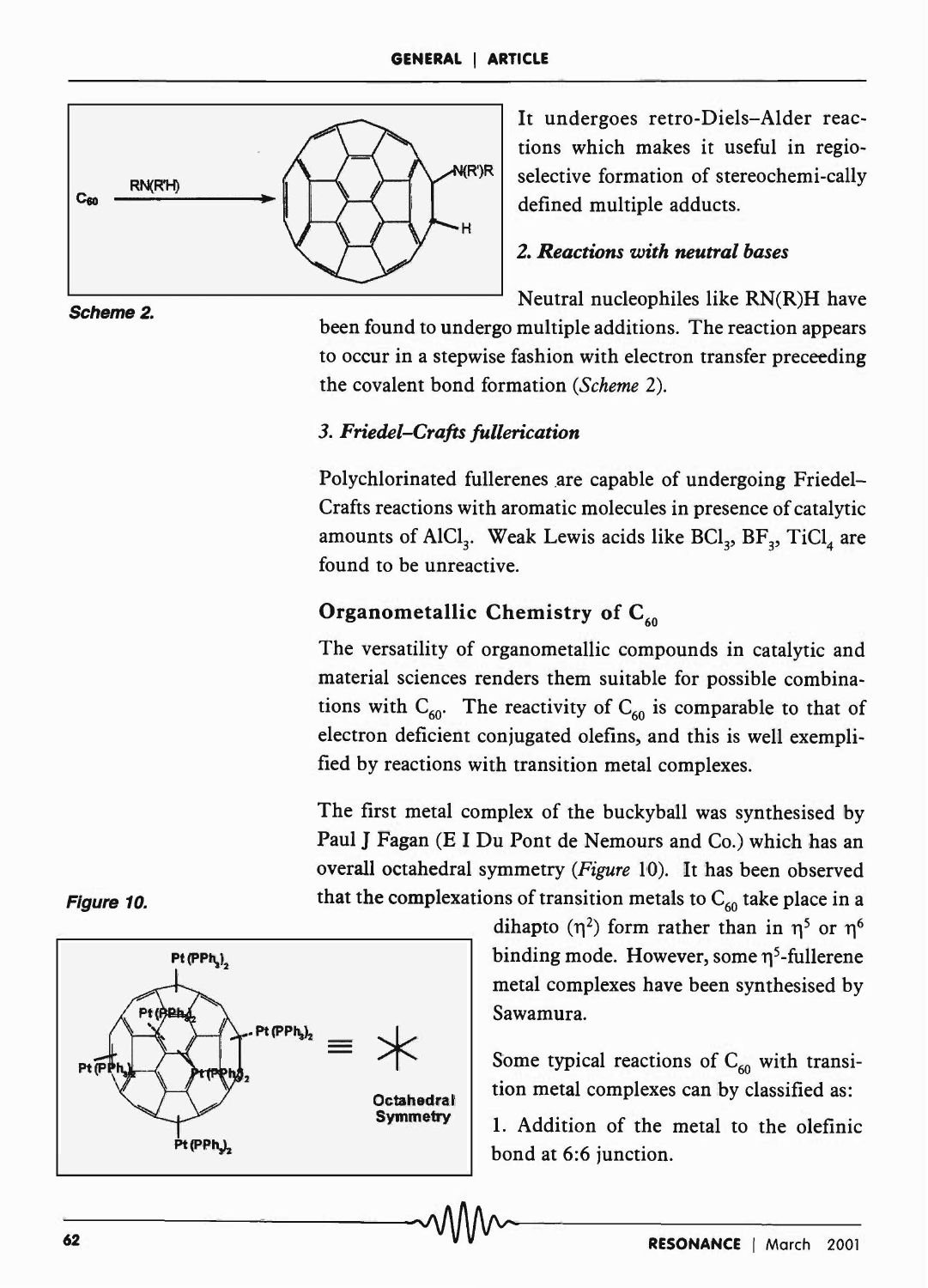

2. Addition of metal to  $C_{60}$  through a bridging ligand, i.e., there is no covalent bonding between the metal and the  $C_{60}$  molecule *(Scheme 3).* 

# Applications and Scope of the Buckyball

*'But who knows what is a new baby good for?'* 

*Michael Faraday* 

Scheme 3.

Though not very useful in it's pristine form, the derivatives of  $C_{60}$  have already found immense potential (and certain practical) applications. The diversity of their uses in different fields can be summarised in the following ways:

# *a) Conductivity and superconductivity*

Several versatile routes to facile synthesis of fullerides have been designed. The existing superconducting fullerides operate at very low temperatures  $(15-35 \text{ K})$ . Therefore the main challenge lies in carrying out transformations in order to bring this low temperature range closer to ambient conditions.

# *b) Fullerenes in biological studies*

The applications of fullerenes in this area has grown tremendously despite its low solubility in physiological medium. Several protein-based amino acids have been synthesised with an aim to incorporate them in natural peptides and proteins. The hydrophobicity and electrophilicity of fullerenes have been used to inhibit several enzymes like trypsin, papain, etc. How-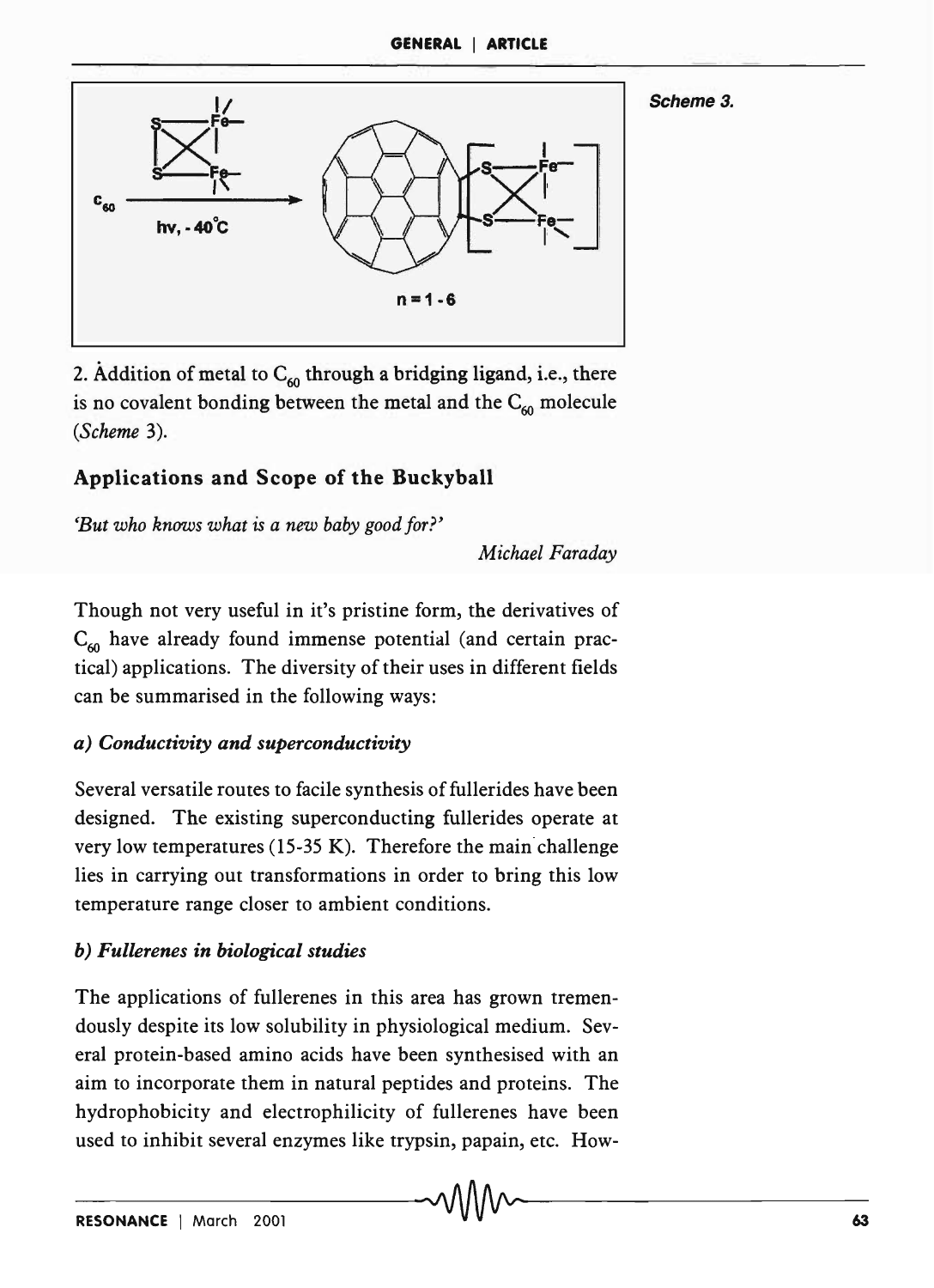

ever, the toxicity of fullerenes has not been fully established, and this limits their immediate use in biological systems.

Fullerenes have been incorporated in polymers in a variety of modes *(Figure* 11). The most remarkable properties of such polymers is that Figure 11. **Figure 11.** they acquire the properties of the fullerenes at-

tached to them. This gives easy access to the design of new materials with varying properties.

# *d) Electro-optical materials*

Many donor-acceptor type compounds have been synthesised by making use of the good electron properties of  $C_{60}$ . Adducts of  $C_{60}$  with pi-conjugated polymers have found extensive applications in photovoltaic devices. Recently 'bucky-light bulbs' have been designed by Rubin and Wudl. Fullerene derivatives have also been reported to exhibit fluoroscence at room temperature. This is obviously expected because the rigid structure of  $C_{60}$ favours deactivation of the excited state through radiative emission then via internal conversions.

# *e) Nanotubes*

Highly diversified technology has come up in the form of carbon nanotubes. These nanotubes can be imagined as elongated fullerenes or 'buckytubes'. Carbon nanotubes are being envisaged as potential shape selective catalysts. Carbon encapsulated materials can be preserved in their pure forms and can be introduced into a chemical reaction in a controlled fashion. These nanotubes are extremely flexible and have extremely high tensile strength. Moreover each nanotube exhibits remarkable conductivity properties ranging from metallic to non-metallic behaviours. Smalley's group is actively working on these lines to develop highly conducting nanowires consisting of large nanotubes doped with metal atoms.